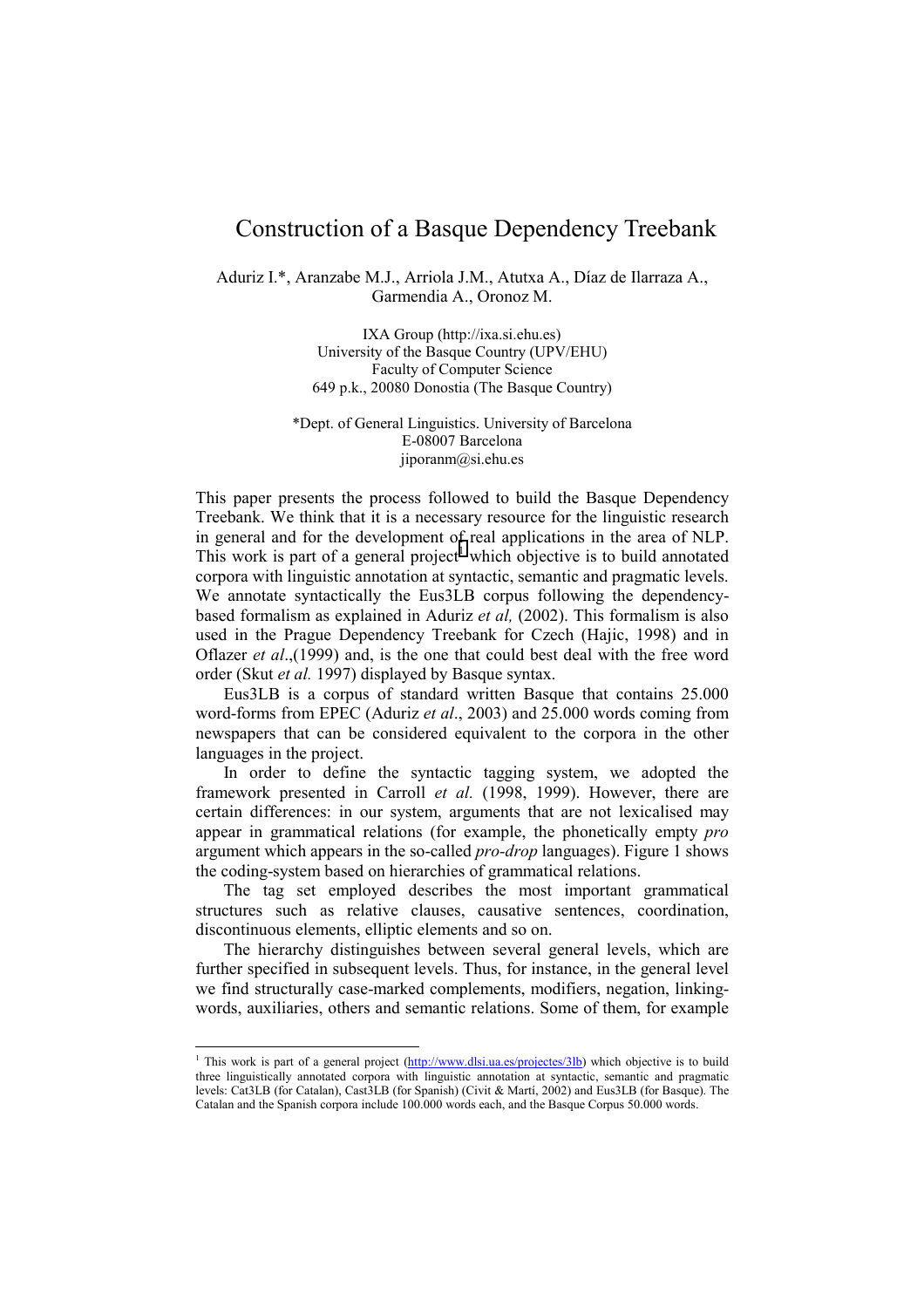complements, in turn, are divided into noun phrases  $(\text{nc})^2$  and finite  $(\text{ccomp})^3$ and non finite (xcomp)<sup>4</sup> clauses . Each continuous gradation achieves further specification by taking into account their grammatical function (e.g. ncsubj, ncobj, and nczobj**<sup>5</sup>** ).



**Figure 1: Hierarchy of grammatical relations**

In the case of nominal phrases, it is necessary to point out that in Basque, the syntactic relation between verbs and the nominal head of the NP is realized by different categories (determiner, adjective, …). In order to represent this particularity and, considering the previous morphosyntactic analysis obtained by our tools, we add a new slot in the syntactic relation schema (in the example below, case-marked element within NP).

Next, we present an example showing the description of the grammatical relations specified in the hierarchy:

*ncsubj (Case, Head, Head of NP/dependent, Case-marked element within NP/dependent, subj)*

This is an example of structurally case-marked complement when complements are nc (non-clausal, Noun Phrases, henceforth NP). This description determines the number and type of tags needed for each relation (number of slots, the characteristics of each one, etc.).

Let us show an example by means of the sentence: *Kontu hori jakin genuenean, biziki poztu ginen<sup>6</sup> .*

**ncobj** (abs, jakin, kontu, hori, obj) **detmod** ( - , kontu, hori) **arg\_mod** ( - , jakin, kontu, obj) ncsubj (erg, jakin, pro<sub>1</sub>, pro<sub>1</sub>, subj)

l

<sup>2</sup> nc: "*non-clausal complement*"; namely, noun and postpositional phrases.

<sup>3</sup> ccomp: "*clausal complement*"; namely, finite clauses.

<sup>4</sup> xcomp:" *clausal complement*"; namely, non finite clauses.

<sup>5</sup> nczobj would be equivalent to the English nciobj (non-clausal indirect object).

<sup>6</sup> When we learned 'Jakin genuenean' that story 'kontu hori', we were really happy 'biziki poztu ginen'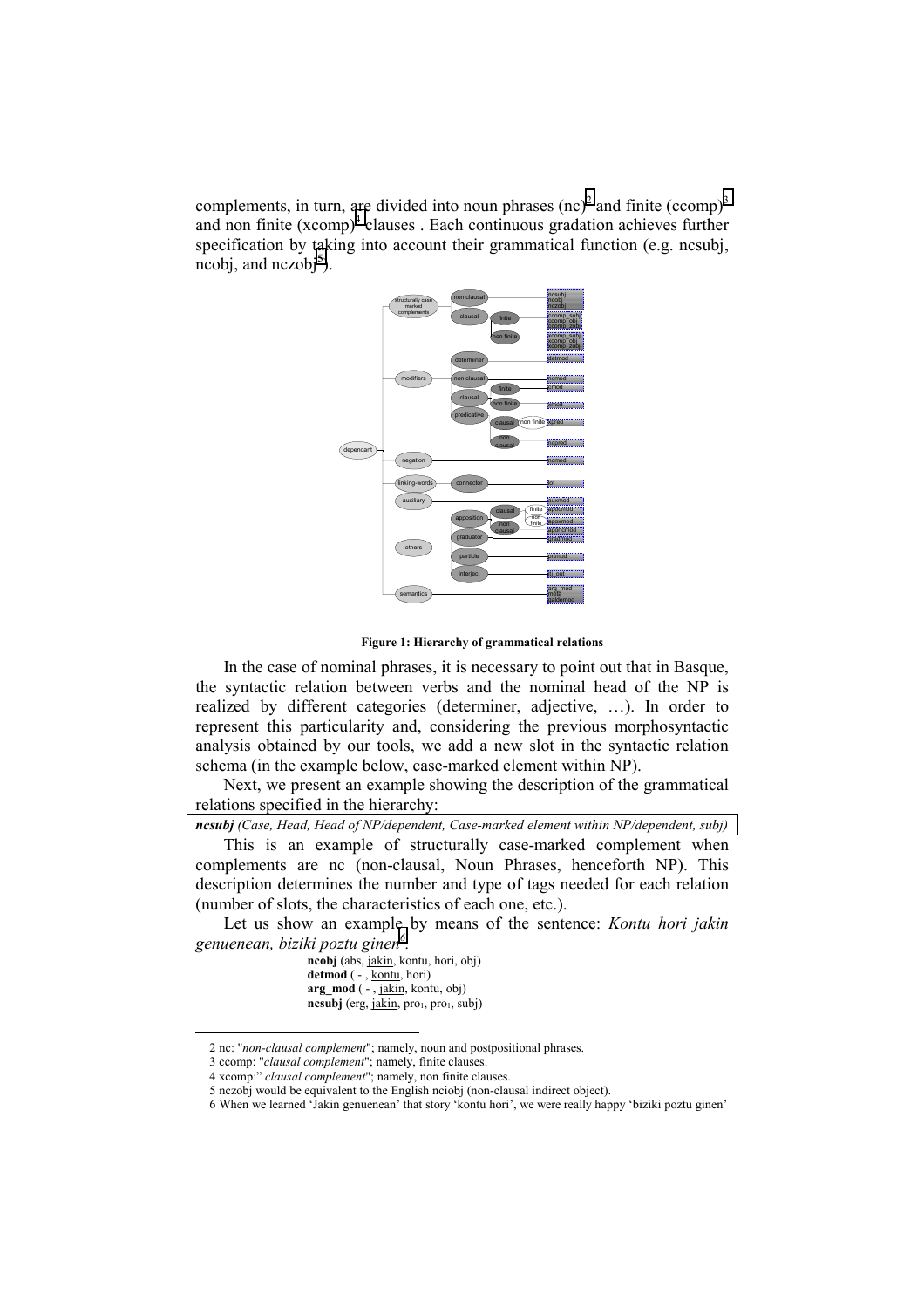**arg\_mod** ( - , jakin, guk, subj) **auxmod** ( - , jakin, genuenean) **cmod** (denb, poztu, jakin, genuenean) **ncmod** ( - , poztu, biziki, biziki) ncsubj (abs, poztu, pro<sub>1</sub>, pro<sub>1</sub>, subj) **arg\_mod** ( - , poztu, gu, subj) **auxmod** ( - , poztu, ginen)

The relation 'ncobj (abs, jakin, kontu, hori, obj)' shows the phenomena previously mentioned (case mark attached to the last word of the NP whatever the category of this word is). *Kontu*<sup> $7$ </sup> is the NP head, but in this example it is the determiner *hori*<sup> $7$ </sup> that wears the case marking. The case abs (absolutive) makes the dependency relation between the head of the NP (kontu) and the verb that is defined as head of the clause  $(jakin^7)$ . In the last slot, the syntactic function is marked.

For the moment we are involved in the annotation process. This process was carried out following a methodology: i) three linguists annotated 20 sentences with the aim of adapting the tagging schema. As a result of this process the basic principles of the annotation were established $s$ ; ii) other two linguists annotated the same 150 sentences following the instructions of the report obtained in the first phase. These sentences cover the more representative phenomena of Basque. This task finished with a thorough description of the tagging system<sup>8</sup>; iii) then, other two linguists (different from the previous ones) analysed the corpus described in point ii) to become familiarised with the annotation schema and to check the proposal; iv) finally, three linguists tagged the 25.000 word-forms from EPEC contained in Eus3LB and are now working on the rest. As the tagging process goes on, and new solutions are found to arising problems, the defined tag set gets gradually improved in accuracy and robustness.

We are currently developing a computational tool, ESALT, aimed to make the manual tagging easier and faster and ensuring the syntactic correctness of the written tags. This tool provides facilities for establishing the dependencies and visualizing the resulting tree for each sentence. In figure 2, we show an example of the tree visualizer, which is based on a concept map editor (Arruarte *et al.,* 2001). Once the tree is drawn, the user can change the tags and their fields, roll up subtrees, remove/add nodes, remove/add connectors (dependencies) and so on. When the user decides that the tree is correct, ESALT can write the correct tree with the changes in an XML-tagged document.

To conclude, in this paper, we have presented: a) the definition of the tag set, b) the application of it to the corpus and c) the implementation of an annotation tool. So far, the %50 of the corpus has been deeply analysed and, in a few months, we plan to finish the tagging with the help of ESALT. In the near future, 100.000 words of a new corpus that is being compiled ([http://www.hizking21.org\)](http://www.hizking21.org/) will be syntactically tagged.

 $\overline{a}$ 

<sup>7</sup> kontu (story), hori (that), jakin (learn)

<sup>&</sup>lt;sup>8</sup> working reports in http://www.dlsi.ua.es/projectes/3lb